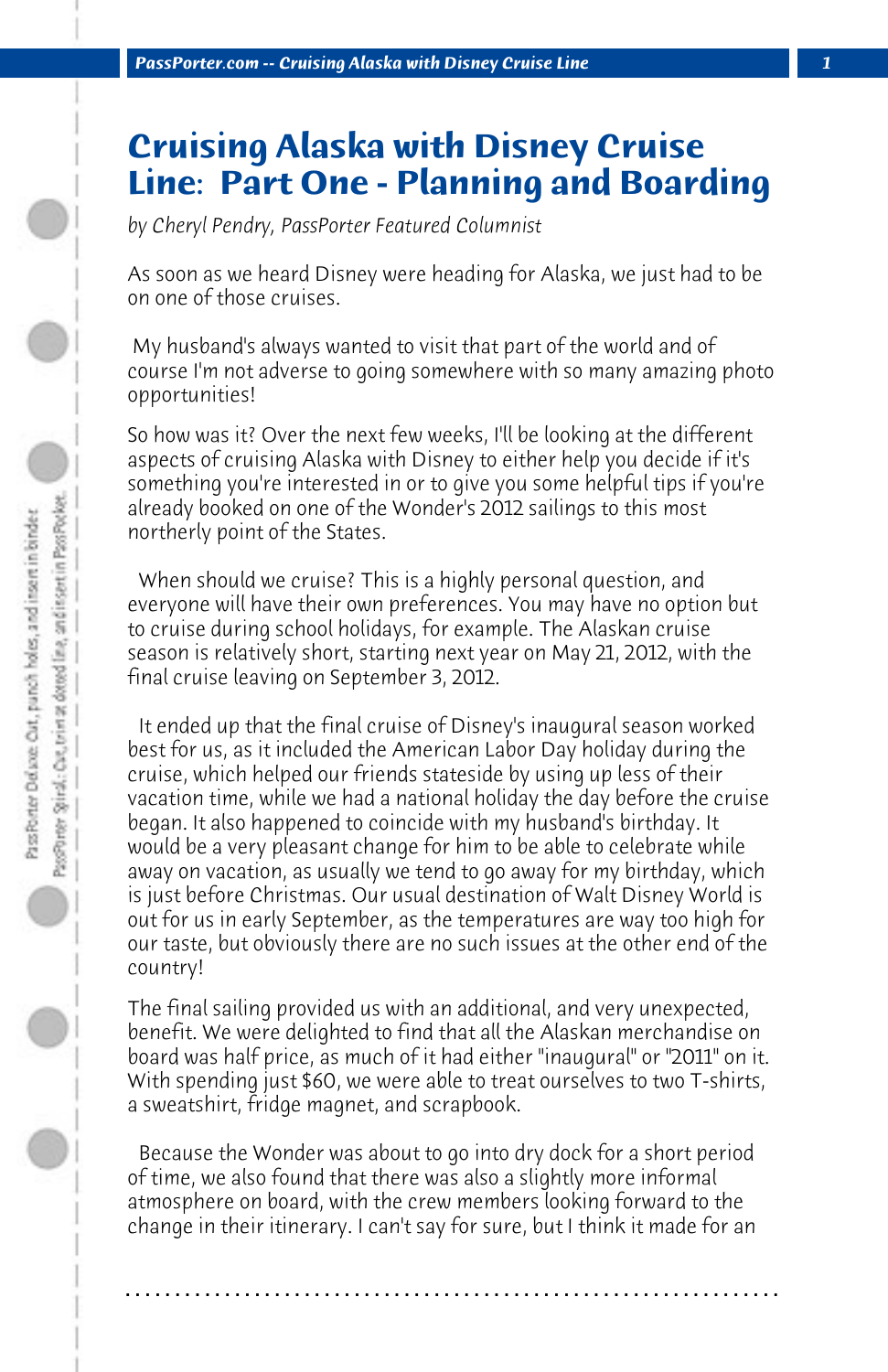even more relaxed atmosphere.

 Where should we sail from -- Vancouver or Seattle? I will say that perhaps the biggest issue that we and our travelling companions encountered, was getting to Vancouver, from where the Wonder sailed in 2011. I'm not surprised that, for the vast majority of 2012, the ship will be setting sail from Seattle, as I know that people didn't find Vancouver the easiest departure point.

 Flight prices into the city from many points in the U.S. proved to be pricey. A common choice was to fly into Seattle, then cross the border, either in a rental car, which we did after our Alaskan cruise concluded, or by bus. We ended up flying into Vancouver from Los Angeles and their airport was very impressive and modern. If you can find a reasonably-priced flight into the city, then getting to the cruise terminal is simple enough. We just grabbed a taxi, at a reasonable price, and then spent two nights at the Pan Pacific Hotel, right on top of the terminal itself.

 If you are planning on taking in Vancouver as part of your 2012 itinerary, there are only two cruises that include it, the first and last of the season. With the first, the Wonder starts out from Vancouver and returns to Seattle, while the last begins in Seattle and finishes in Vancouver, so with different departure and return points, that may make your plans more complex. Also keep in mind that these two itineraries do not feature Victoria B.C., whereas all the other departures out of, and returning to Seattle, do.

 We found Seattle to be a beautiful city, and the airport well located, although not nearly as new and impressive as Vancouver. Of course, if you're flying in from elsewhere in the States, you won't need to worry about clearing immigration in Seattle, but if that's something that concerns you, we found this to be a breeze in Canada, and were quickly welcomed into the country with no issues and minimal wait times.

 Whether you choose to sample just Seattle or add in Vancouver as part of an Alaskan cruise, you won't be disappointed in either. We found plenty to enjoy in each and you can easily fill a good two or three days with sightseeing opportunities.

 What's it like boarding at a terminal that doesn't belong to Disney? I did wonder what this would be like. Of course, you don't get those wonderful Art Deco touches that you enjoy at Port Canaveral, but despite the fact that Vancouver was playing host to the Wonder for only a few short months, Disney did a great job of decorating the terminal with lots of lovely magical touches. Look carefully and you could see

**. . . . . . . . . . . . . . . . . . . . . . . . . . . . . . . . . . . . . . . . . . . . . . . . . . . . . . . . . . . . . . . . . .**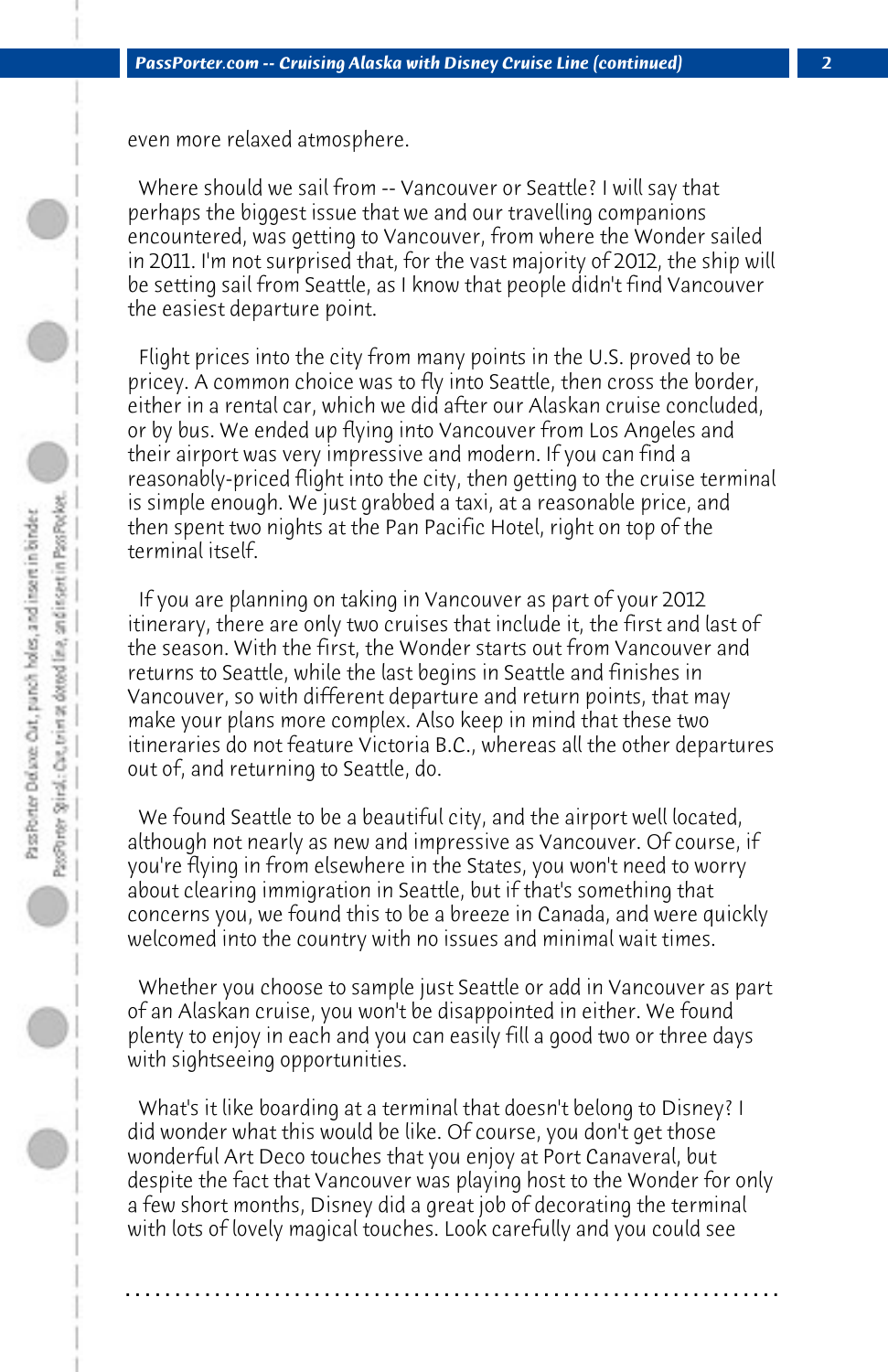## *PassPorter.com -- Cruising Alaska with Disney Cruise Line (continued) 3*

that they were put up that morning and no doubt removed as soon as everyone was on board, but even so, it was very well done. I'm sure it will be the same when the Wonder arrives in Seattle in 2012.

 We were checked in exceptionally quickly, as there was no line whatsoever for Castaway Club members. It seemed as if our Alaskan cruise at least had attracted a lot of first-time cruises, which did surprise me, but maybe that's why it was a market that Disney was so keen to break into.

 There was plenty going on to keep us from getting bored, as we waited for our boarding group to be called. Mickey and Minnie took turns in greeting guests, and the lines, although long, moved quickly enough.

 It was an od[d experience when it came to boarding itself,](http://www.passporter.com/articles/cheryl-pendry-featured-columnist.asp) with all the signs in both French and English, but the second you were on board, you were immediately enclosed in the Disney bubble.

 One other thing that was very different was the Wonder's actual departure from Vancouver. Sailing out was perhaps the most magical [experience we've ever had, with so much more to see than when](http://www.passporter.com/articles/disney-cruise-alaska-planning-boarding.php) you depart from Port Canaveral. We loved watching the skyline of the city spread out in front of us and then gradually it became smaller, as we sailed underneath Lions Gate Bridge. It really was a wonderful start to our experience.

*About The Author: Cheryl and husband Mark live in England and love to travel, particularly to America. They are in the process of visiting every Disney theme park around the world, having already been to Disneyland Resort Paris, Hong Kong Disneyland and both American Disney resorts. They are now planning for their trip to Japan in the spring to visit the Tokyo Disney Resort.* Click here to view more of Cheryl's articles!

*Article last updated: 10-06-2011*

*View the latest version online at: http://www.passporter.com/articles/disney-cruise-alaska-planning-boarding.html*

*Copyright by Cheryl Pendry. All rights reserved under International and Pan-American Copyright Conventions. No part of this publication may be stored in a retrieval system or transmitted in any form by any means electronic, mechanical, photocopying, recording, scanning, or otherwise, except as permitted under sections 107 or 108 of the 1976 United States Copyright Act. Resale of this guide is strictly prohibited without the copyright holder's permission. If you purchased this publication from someone other than PassPorter Travel Press, please call 877-929-3273.*

**. . . . . . . . . . . . . . . . . . . . . . . . . . . . . . . . . . . . . . . . . . . . . . . . . . . . . . . . . . . . . . . . . .**